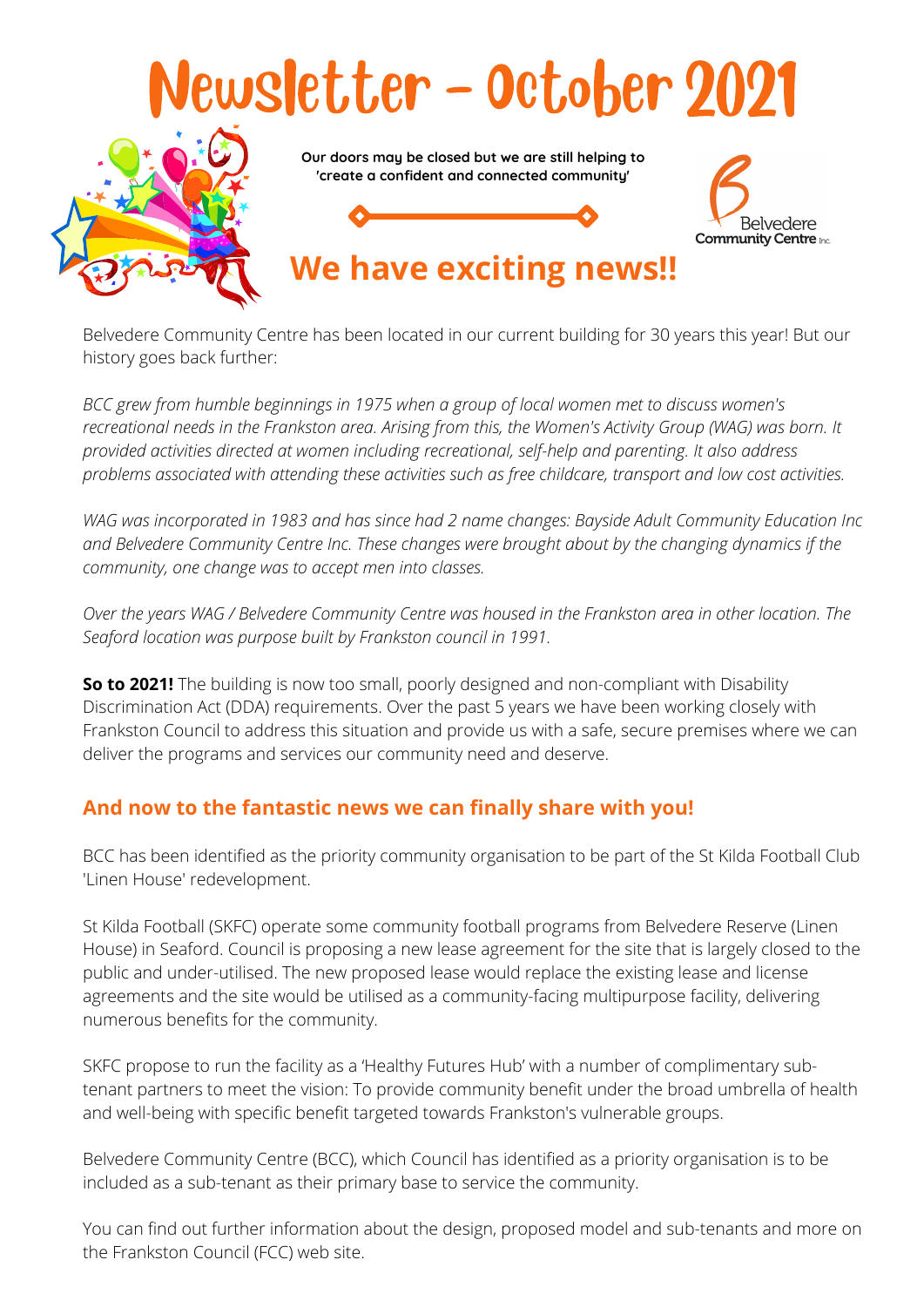## **Proposed Healthy Futures Hub**



## **But we need your support by 1st November!**

On the FCC website, there is a feedback section on this proposed redevelopment. We would love our members to let FCC know why BCC needs a new building and mention any thoughts and ideas about the opportunities being a part of this partnership would bring to you, your families and neighbours. Maybe more space for playgroups, a wider array of adult education programs, new art and craft groups, community lunches and more are possible. Let them know if you have any concerns, such as access to public transport in this area. Wouldn't it be great if we could get the bus route altered slightly so that not only BCC and the Healthy Futures Hub visitors could get there directly on the bus, but also the Belvedere Bowls Club, Seaford Park Primary School students and the cricket and junior football club members.

If you would like some help to give this feedback, please ring our office and leave a message and we will return your call. Our staff will be happy to take your feedback and enter it onto the FCC feedback section for you.

#### **BCC's committee of management, staff and volunteers are all fully supportive of this project and are excited about the increased opportunities we would be able to bring to the community in this new facility.**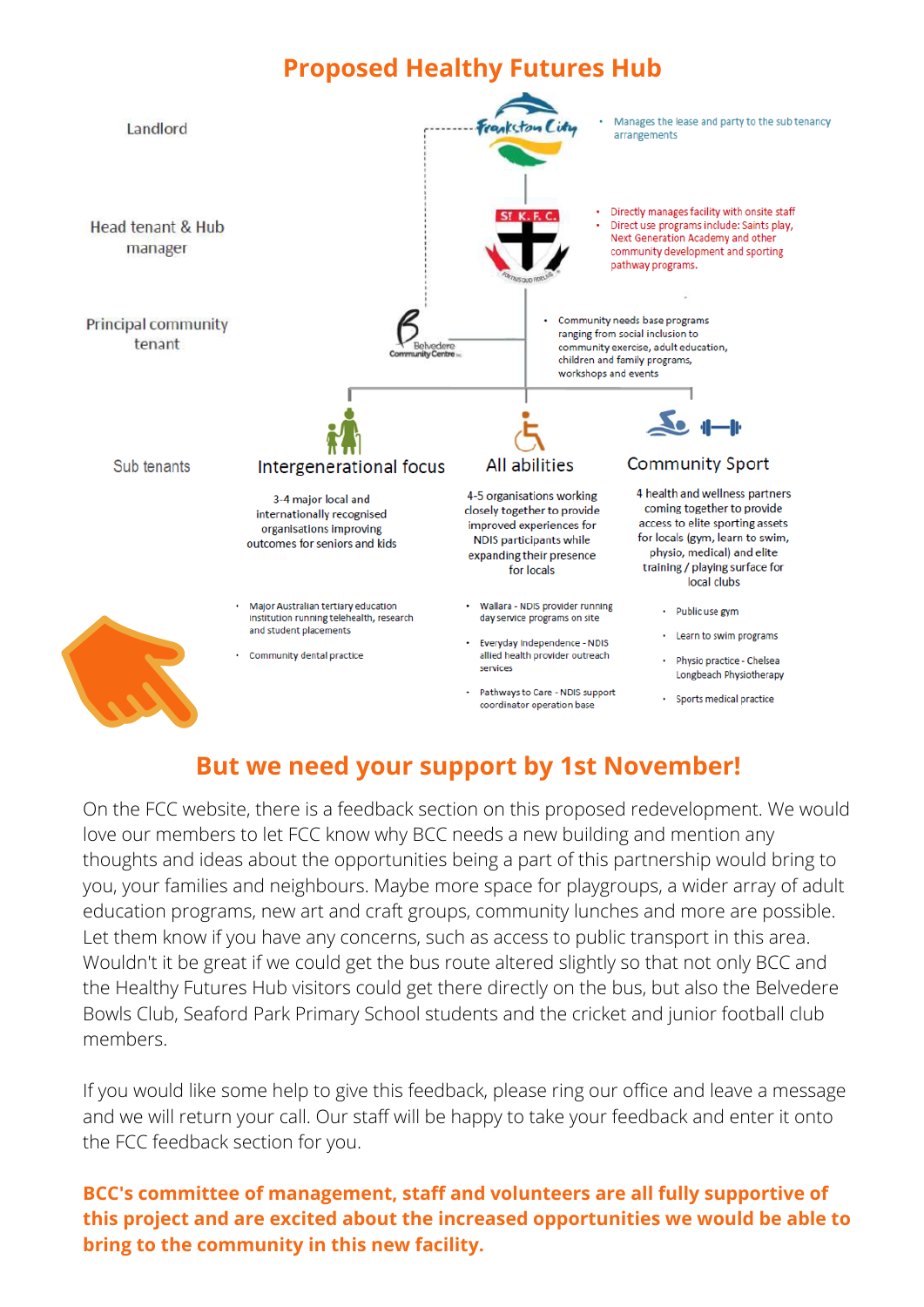# Apricot loaf - super easy and delicious!

#### **Ingredients**

- 1 cup of chopped dried apricots
- 1/2 cup sultanas
- 1/2 cup currants
- 1 cup sugar
- 60g butter
- 1 cup boiling water
- 1 egg, beaten
- 2 cups SR flour

#### **Instructions**

- Grease loaf tin
- Heat oven to 180 degrees
- Put apricots, sultanas, currants, sugar and butter in a bowl and add the boiling water
- Leave mixture to cool
- Mix egg in well
- Add flour and combine all ingredients
- Turn into the greased tin
- Bake for 40 45 minutes
- Serve sliced, with or without butter

#### **Variation**

- Add a flavoured tea bag to your boiling water, soak for a couple of minutes and discard
- Any combination of fruit can be used



**For your confidence, Belvedere Community Centre has a COVID safety plan and is complying with current Government directives. When we reopen you can be assured that our staff and volunteers have been vaccinated as per public health orders. We require anyone entering our centre to use QR codes or manual check in options and wear face masks, we have stringent cleaning protocols and we put everyone's health and safety as our priority.**



BCC has a COVID safety plan and is committed to keeping you safe